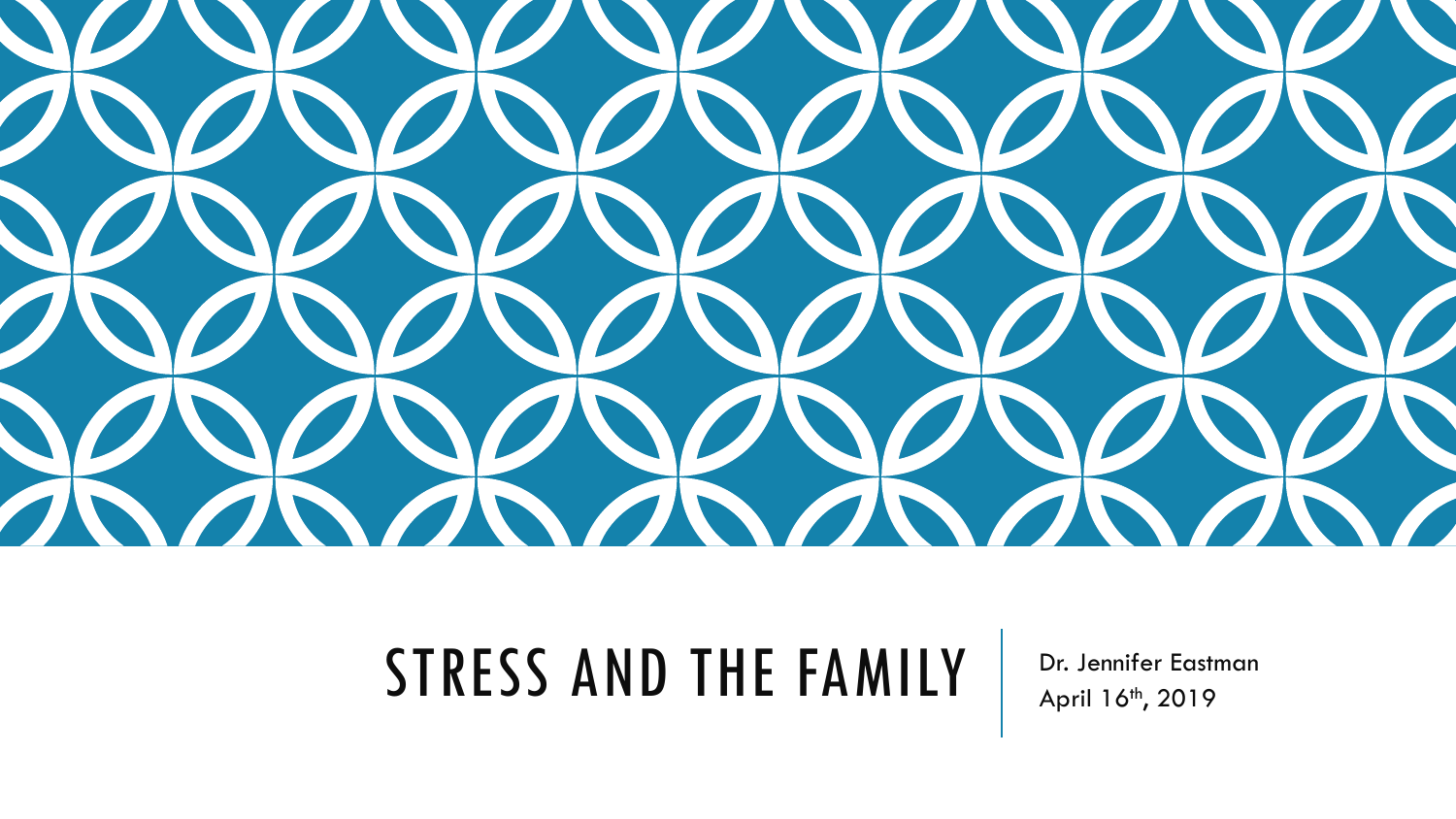## SOMETHING YOU DON'T NEED TO BE TOLD…

Parents of children with Autism have significantly higher reported stress levels than parents of children without an Autism diagnosis

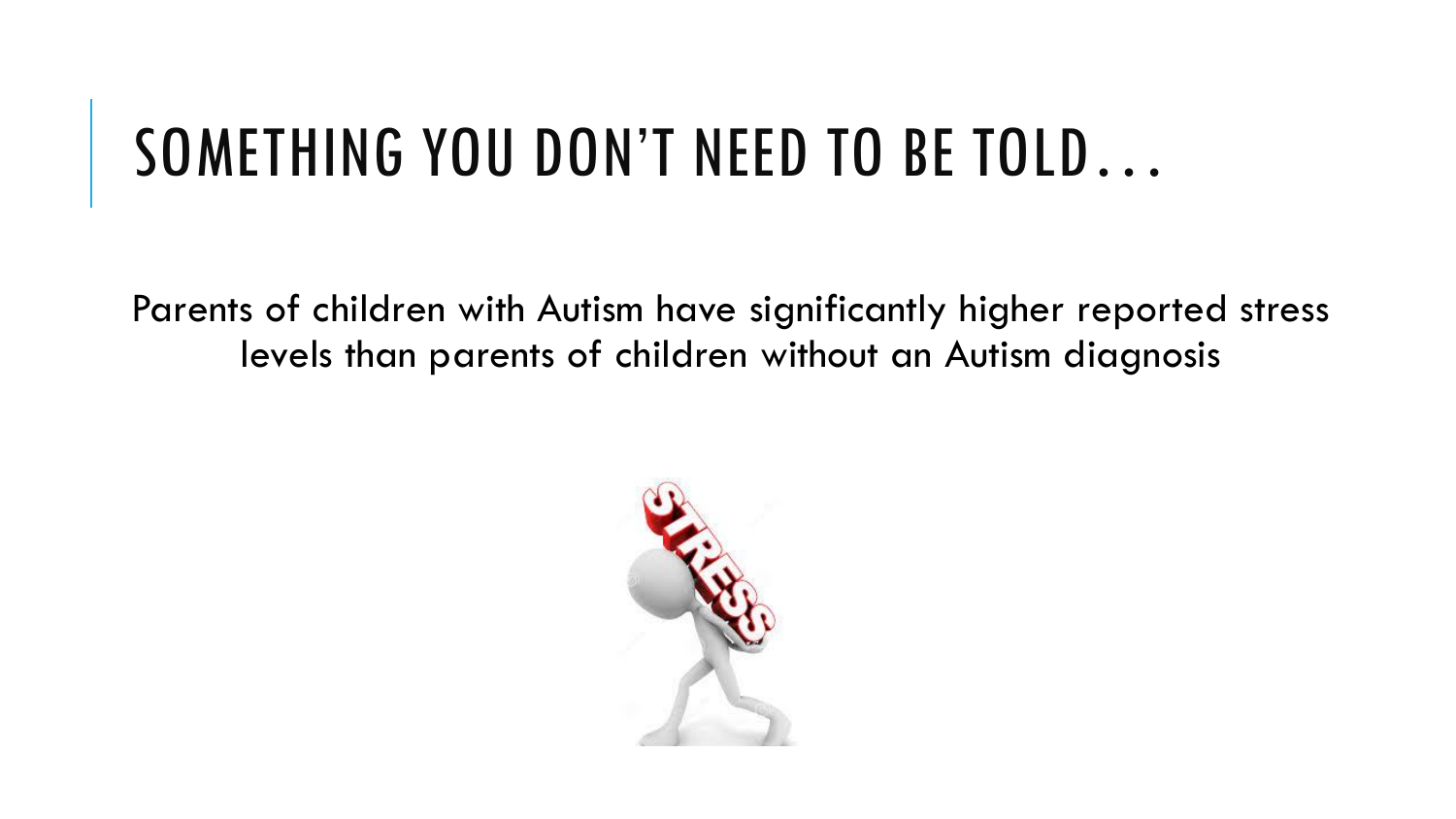

Figure 1. Perry's stress model.

*Perry A. A model of stress in families of children with developmental disabilities: Clinical and research applications. Journal on Developmental Disabilities. 2004; 11:1–16.*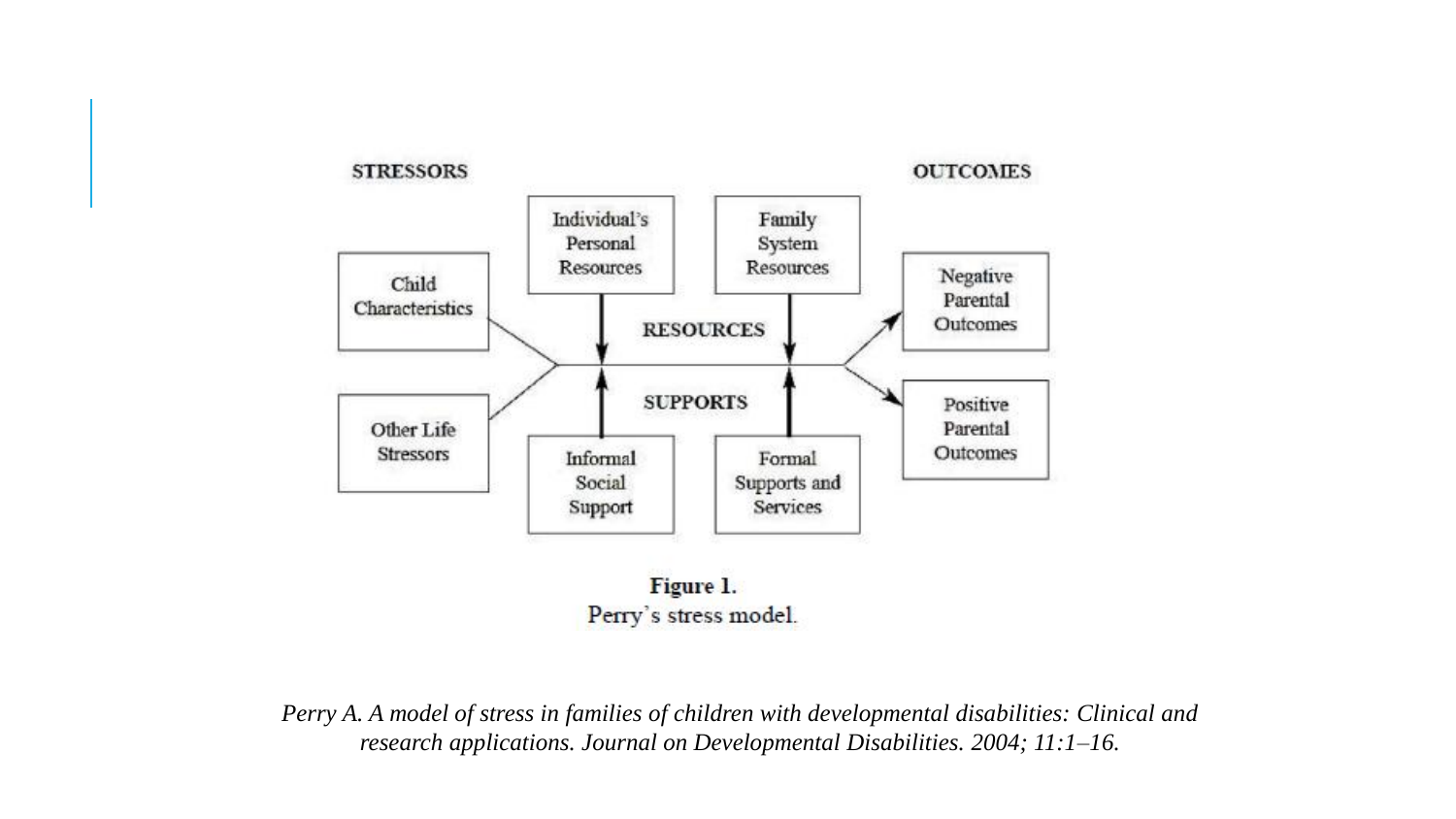#### STRESS AND THE GROWING CHILD

Sources of stress can change over the course of the Child's Life Span

- **· Initial Diagnosis**
- Adjustments to School
- Adjustments to Increased Social Demands
- Puberty
- Graduation from School
- Growing Independence of Adulthood
- Work
- $E$ Ftc...

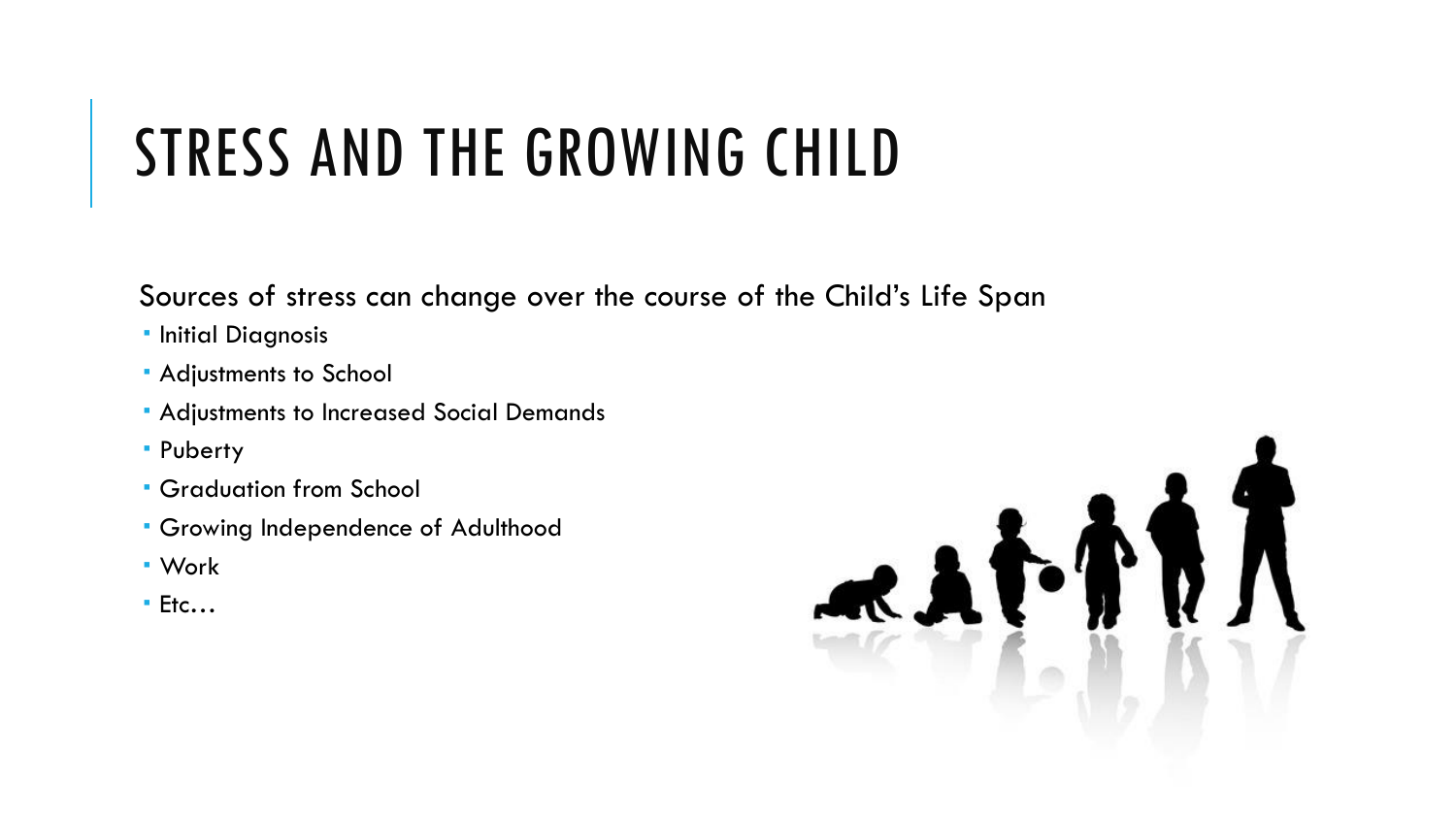# STRESS AND THE FAMILY TUNCLES CHILD

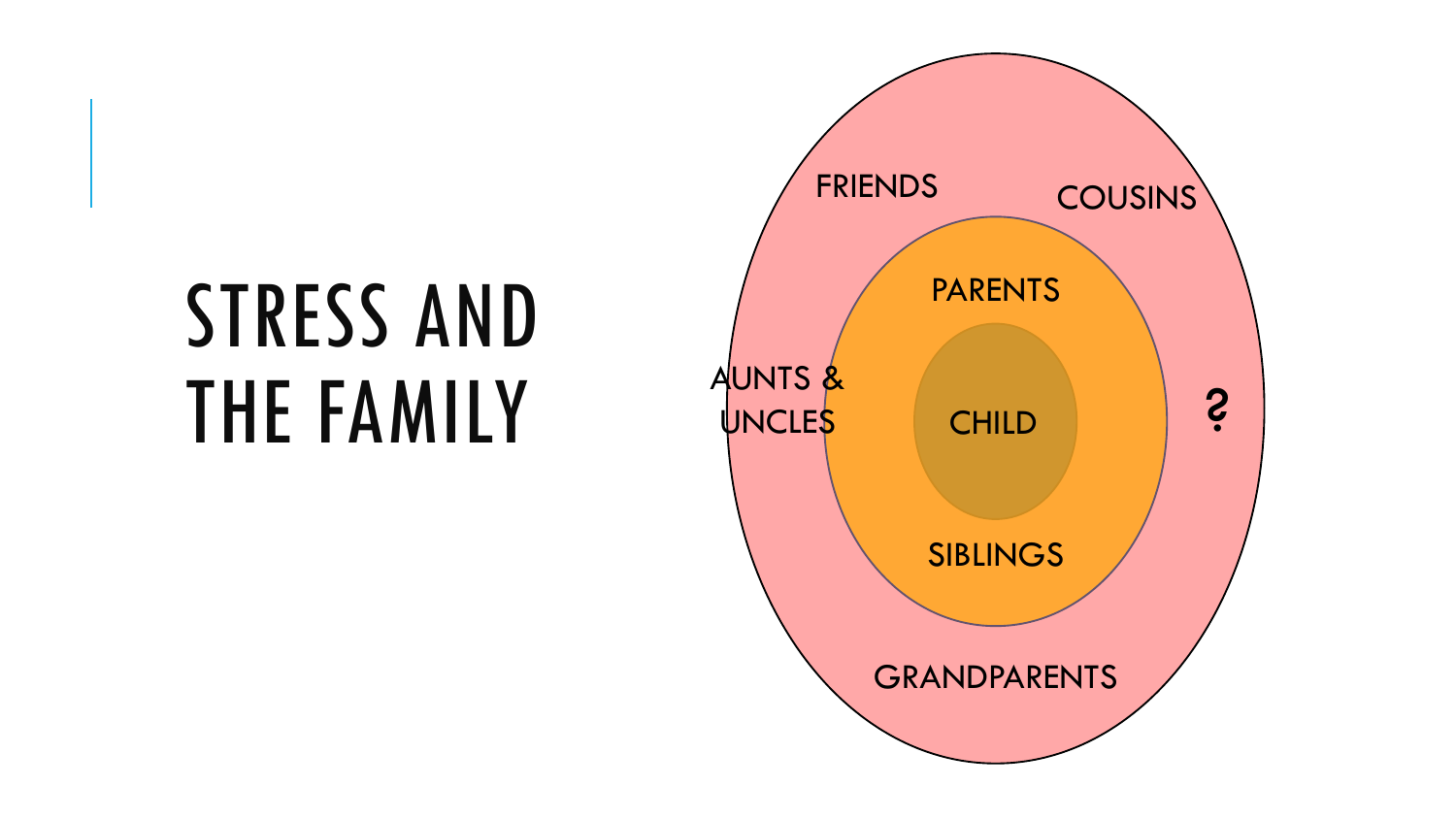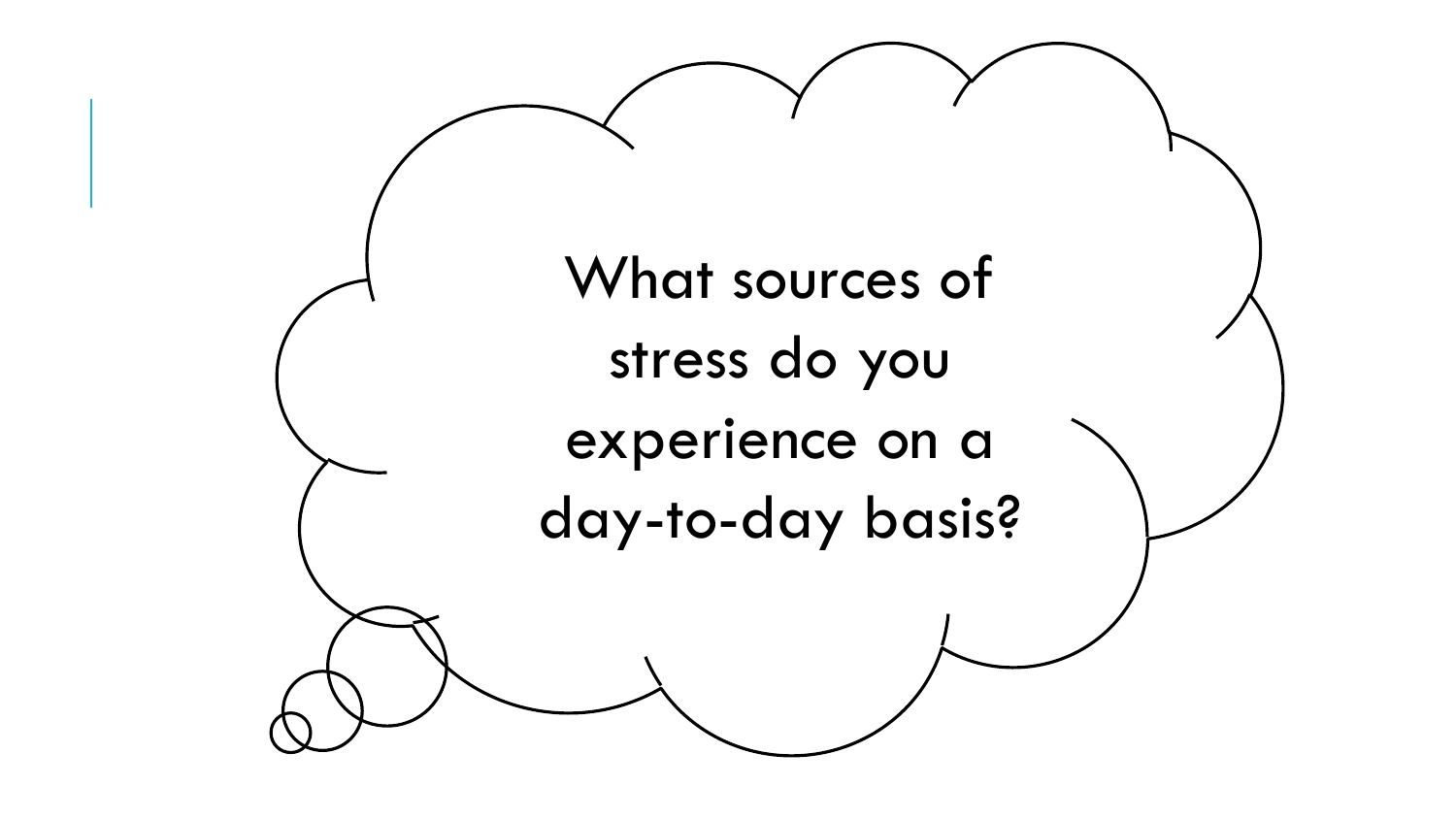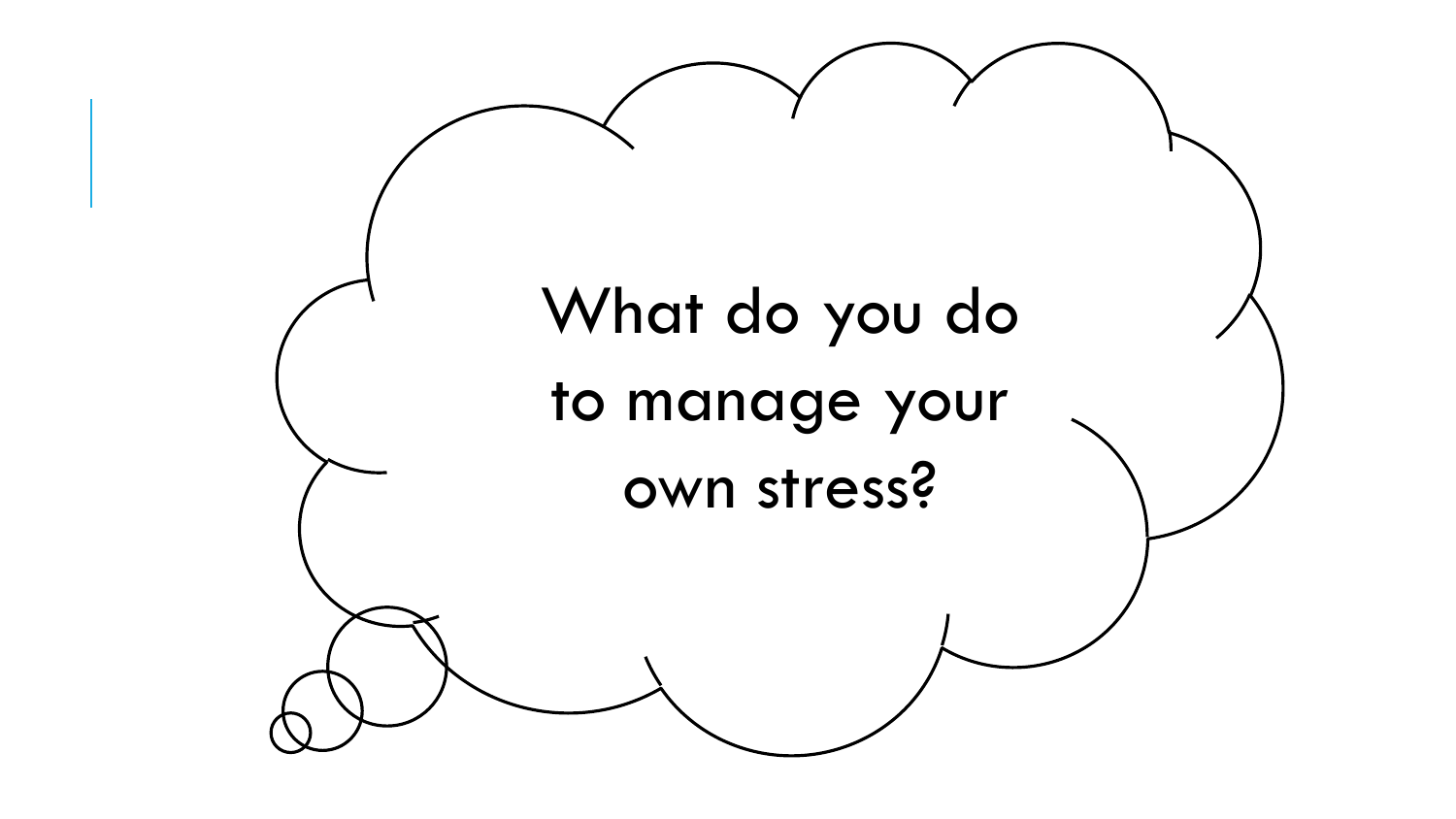#### STRESS MANAGEMENT APPROACHES

## Problem-Focused **Coping**

Emotion-Focused Coping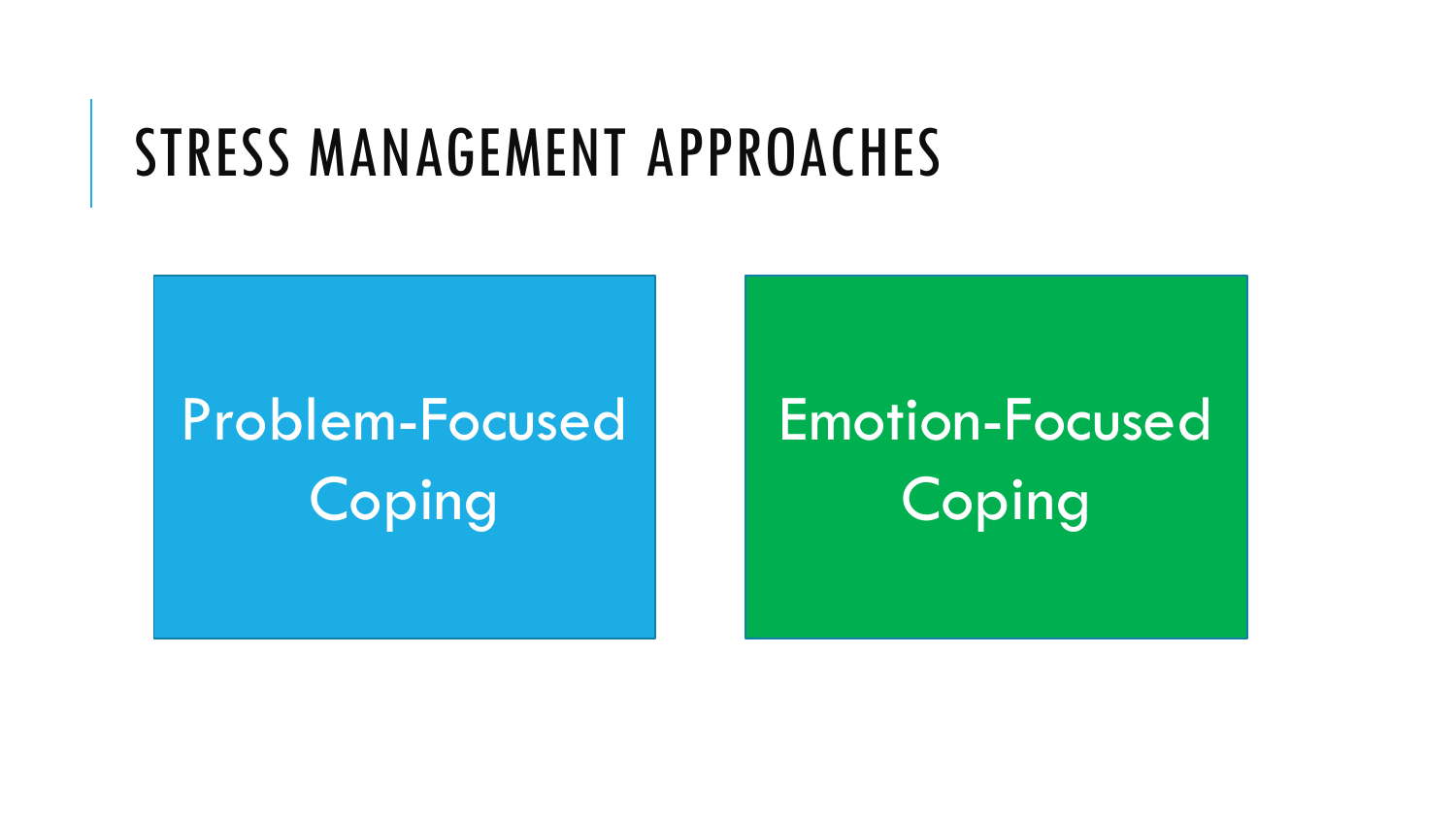# MAKE TIME TO BE

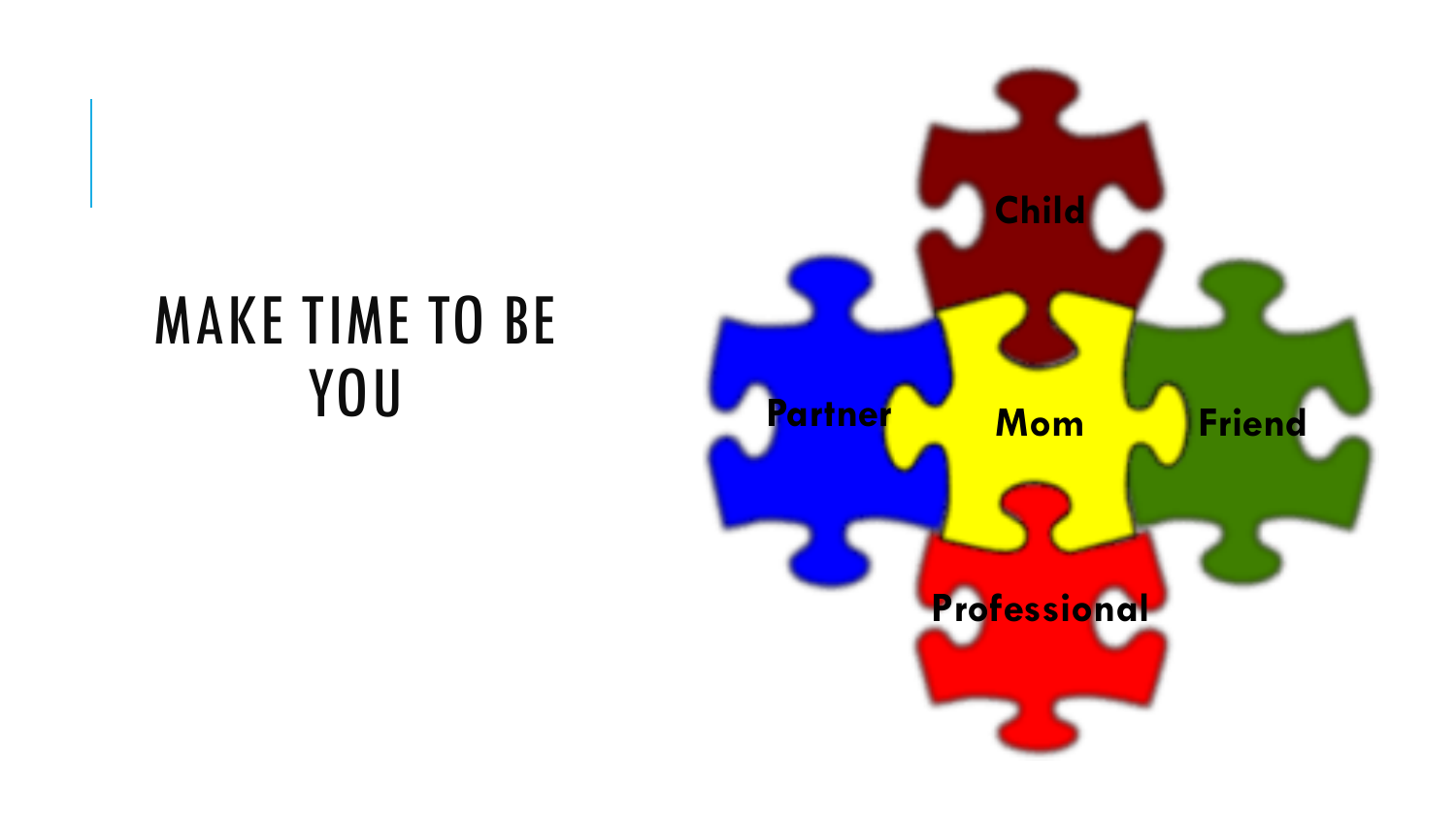#### TAKING CARE OF YOURSELF

- Physical Exercise
- Healthy Eating
- Social Support
- Mindfulness/Meditation
- Changing your perspective
- Diaphragmatic Breathing
- Guided Imagery
- Progressive Muscle Relaxation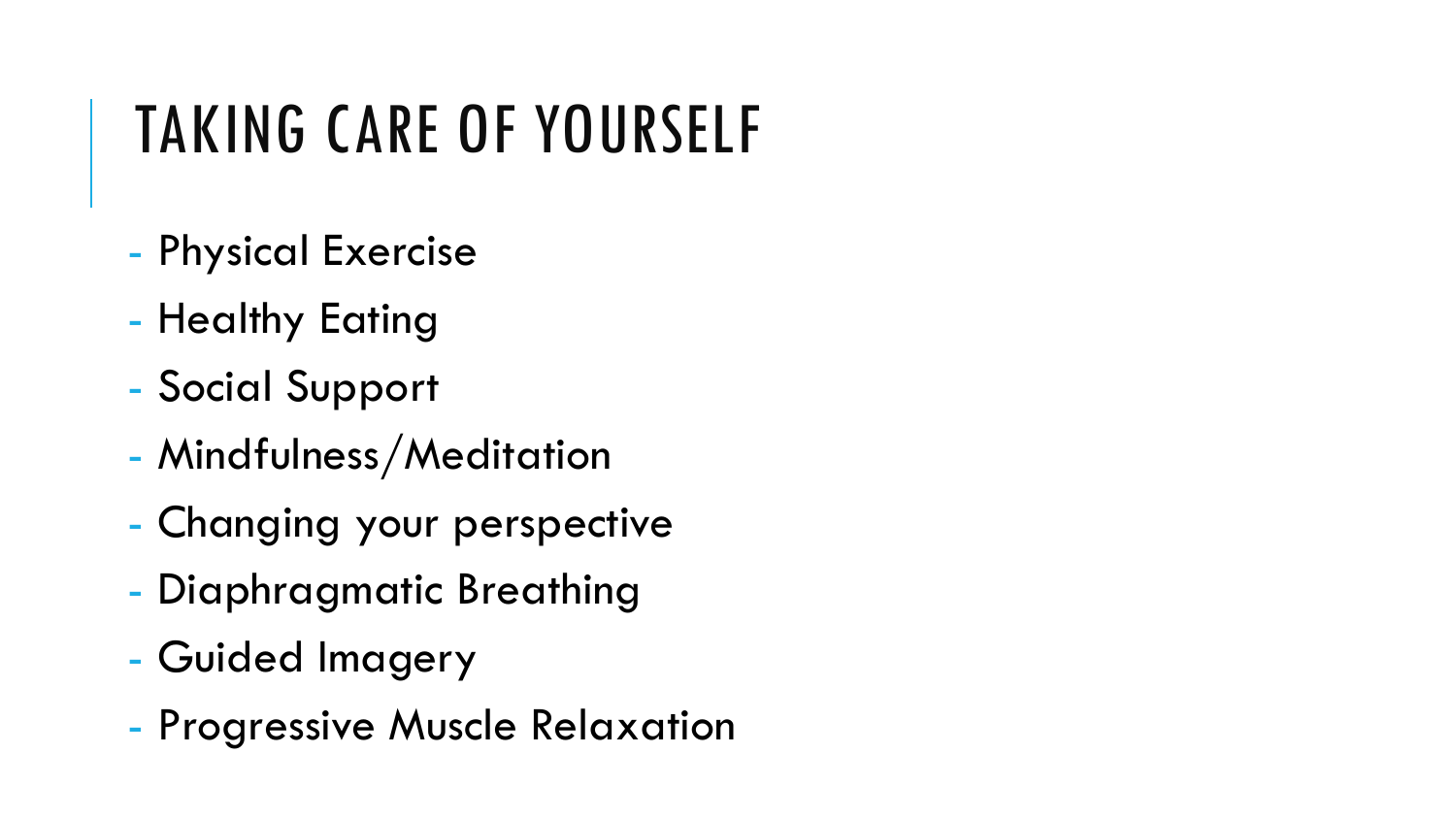## TECH RESOURCES

- *Calm (Free with Trial)*
- *Headspace (Free with trial)*
- *The Mindfulness App (Free with trial)*
- *Any.Do (Free)*
- *Evernote*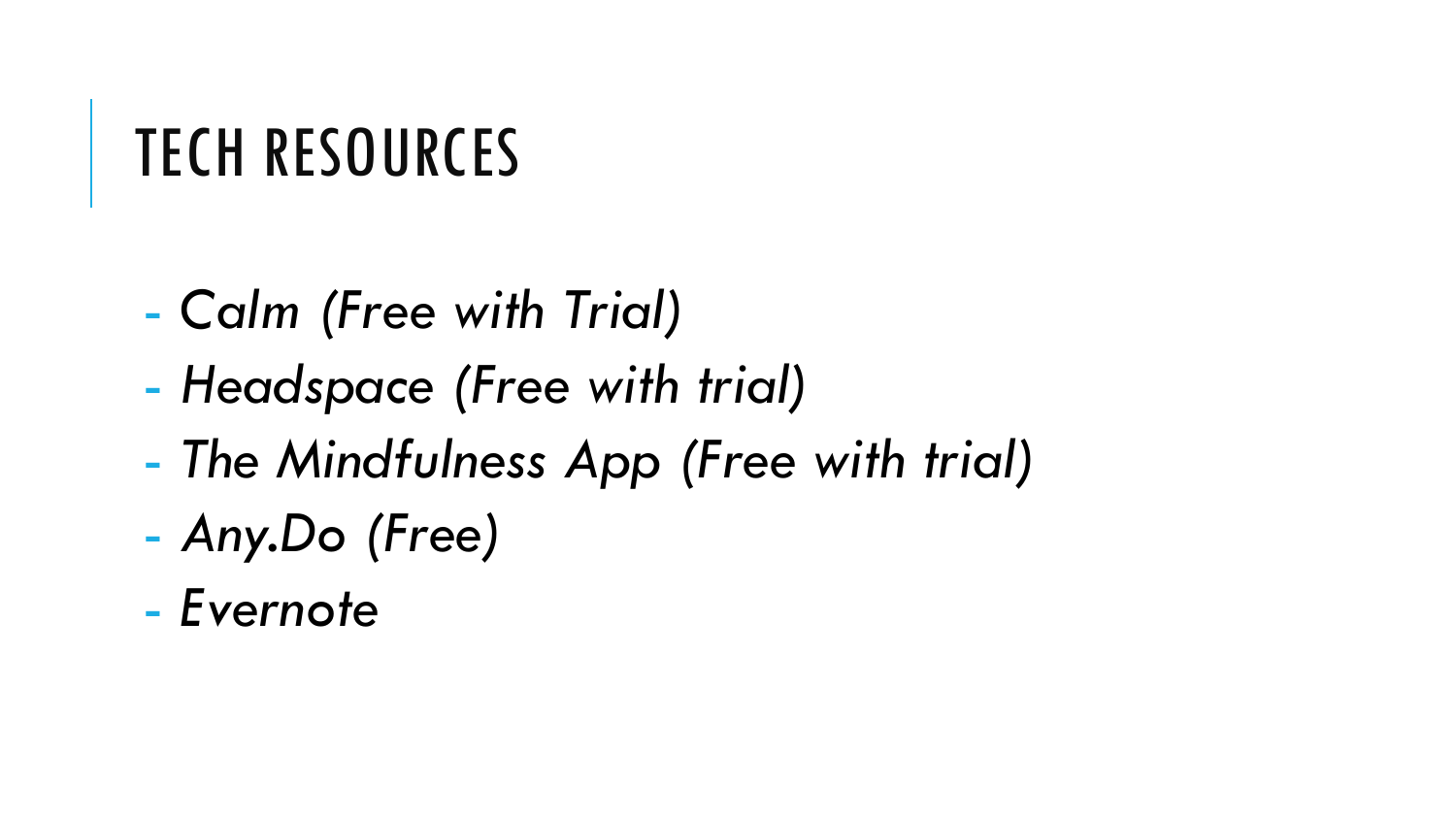#### COUNSELING RESOURCES

If you are interested in seeking private counseling for you or someone in your family, please contact me or your child's School Psychologist for a list of resources.

 $je$ astman $(Q)$ syossetschools.org